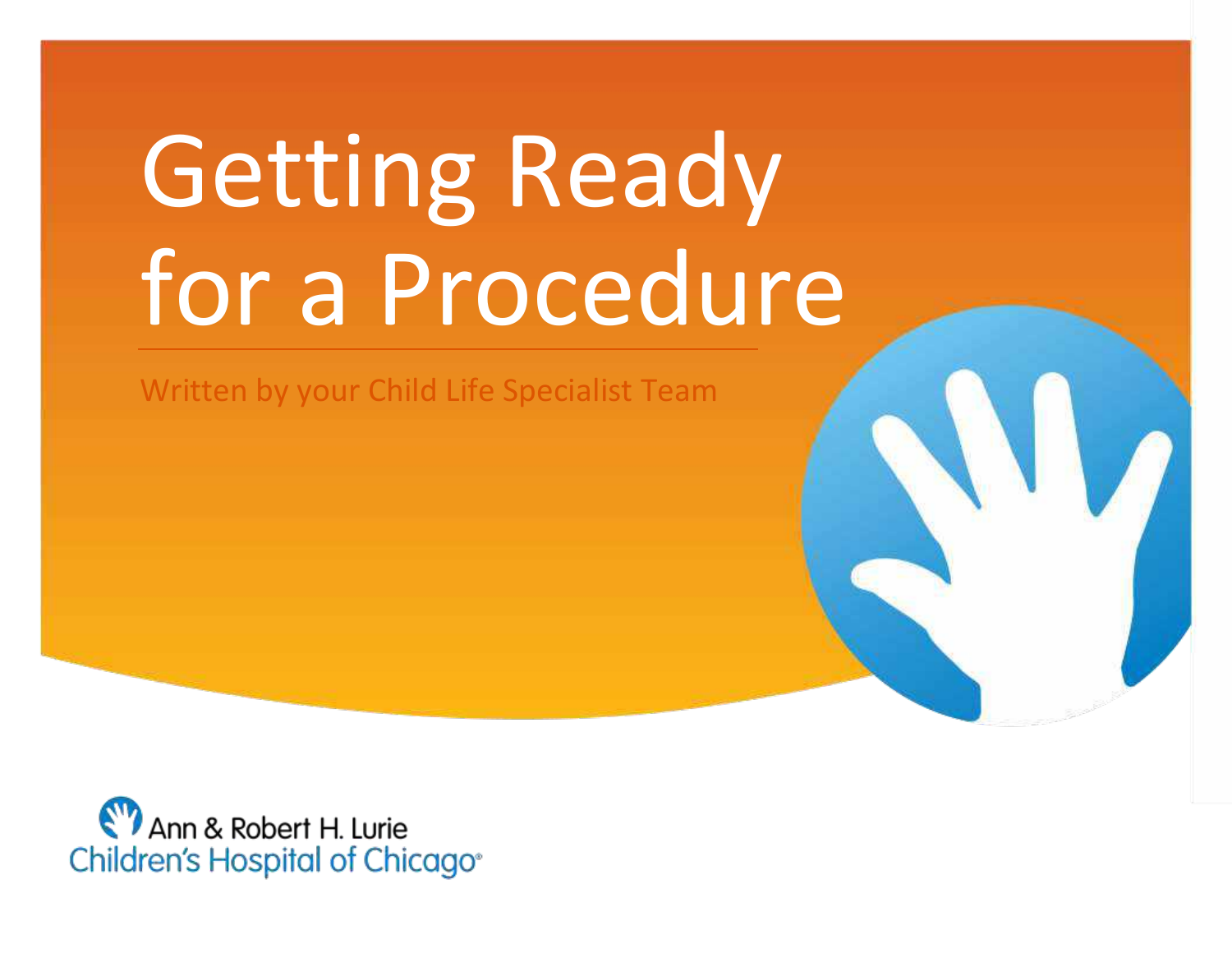### Dear Caregivers,

This book was written with patients of all ages in mind. We care for children from the first day of their lives, into their teenage years, and for a variety of reasons. Therefore, some of this may not directly apply to you and your family.

Children as early as 2 ½ or 3 can understand simple phrases such as "helping your ears feel better", and we encourage honest, clear communication with your child. This gives them the opportunity to ask questions, discuss their feelings and have a general understanding of what will happen to their body. It can be challenging as a caregiver to express this information without feeling like you're overwhelming your child. The goal of this book is to support you in doing just that.

You know your child best, and we encourage you to use what you feel will be most helpful to your child. If you have more questions about preparing yourself or your child for their procedure, please call our Child Life Specialists, listed by location below:

### **Downtown**

225 E. Chicago Ave., Chicago, IL, 60611 Becca Mitsos: 312-227-3273 Brooke Baffa: 312-227-8189

### **Westchester**

Ann & Robert H. Lurie Children's Hospital of Chicago Outpatient Center 2301 Enterprise Drive, Westchester, IL, 60154 Lori Esch: 312-227-7925

### **Northbrook**

Ann & Robert H. Lurie Children's Hospital of Chicago Outpatient Center 1131 Techny Rd, Northbrook, IL 60062 Geanine Hunt: 312-227-2731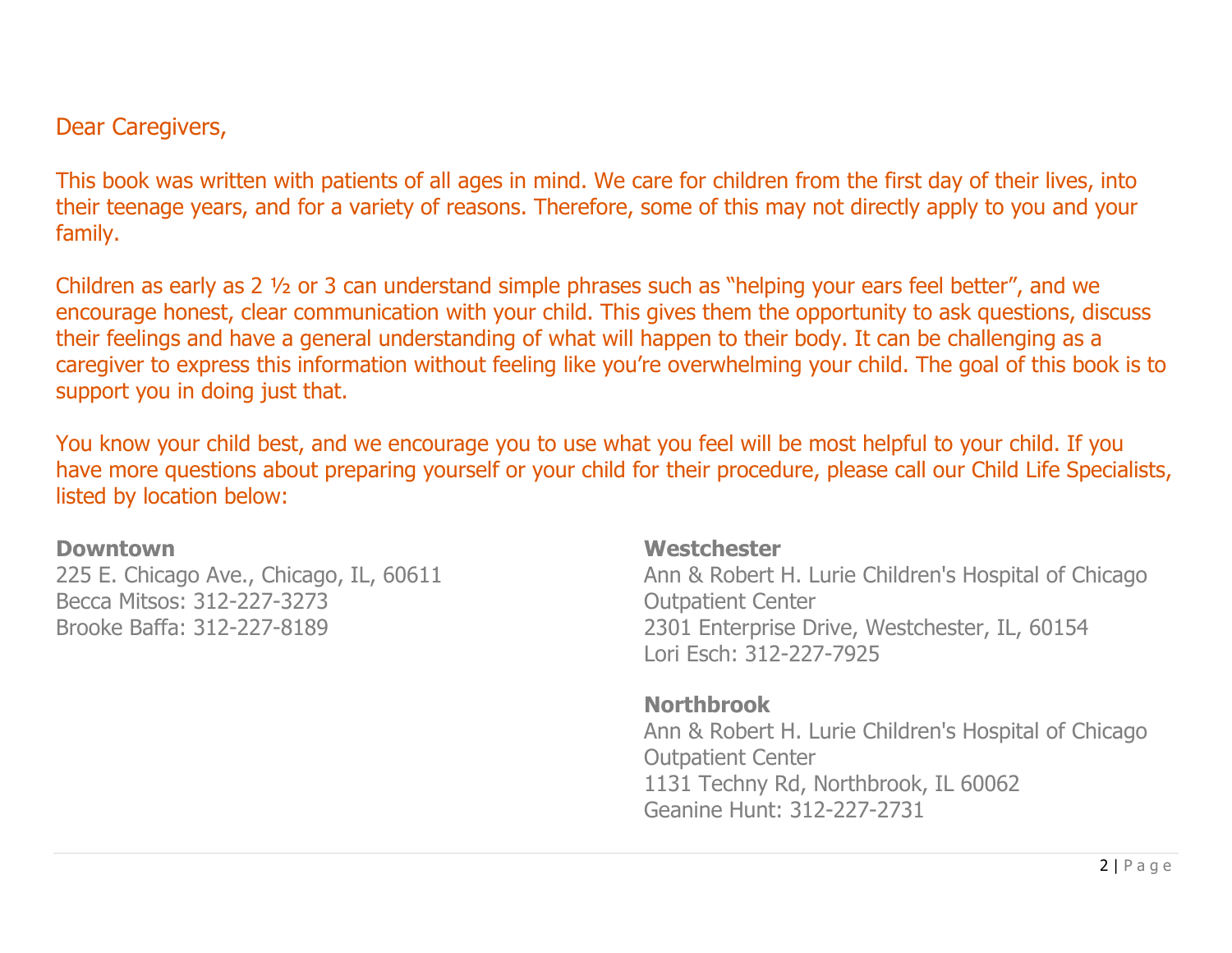

### Hello!

You will be having a surgery, a procedure or an operation soon. Those words can all be used to mean the same thing.

It means that a doctor, we call a surgeon, will check or fix something in or on your body.

For this book, we will use the word procedure. When you talk about it at home, you can use the word you like best.

You might have a lot of questions about your procedure day, so keep reading to learn what your day will be like!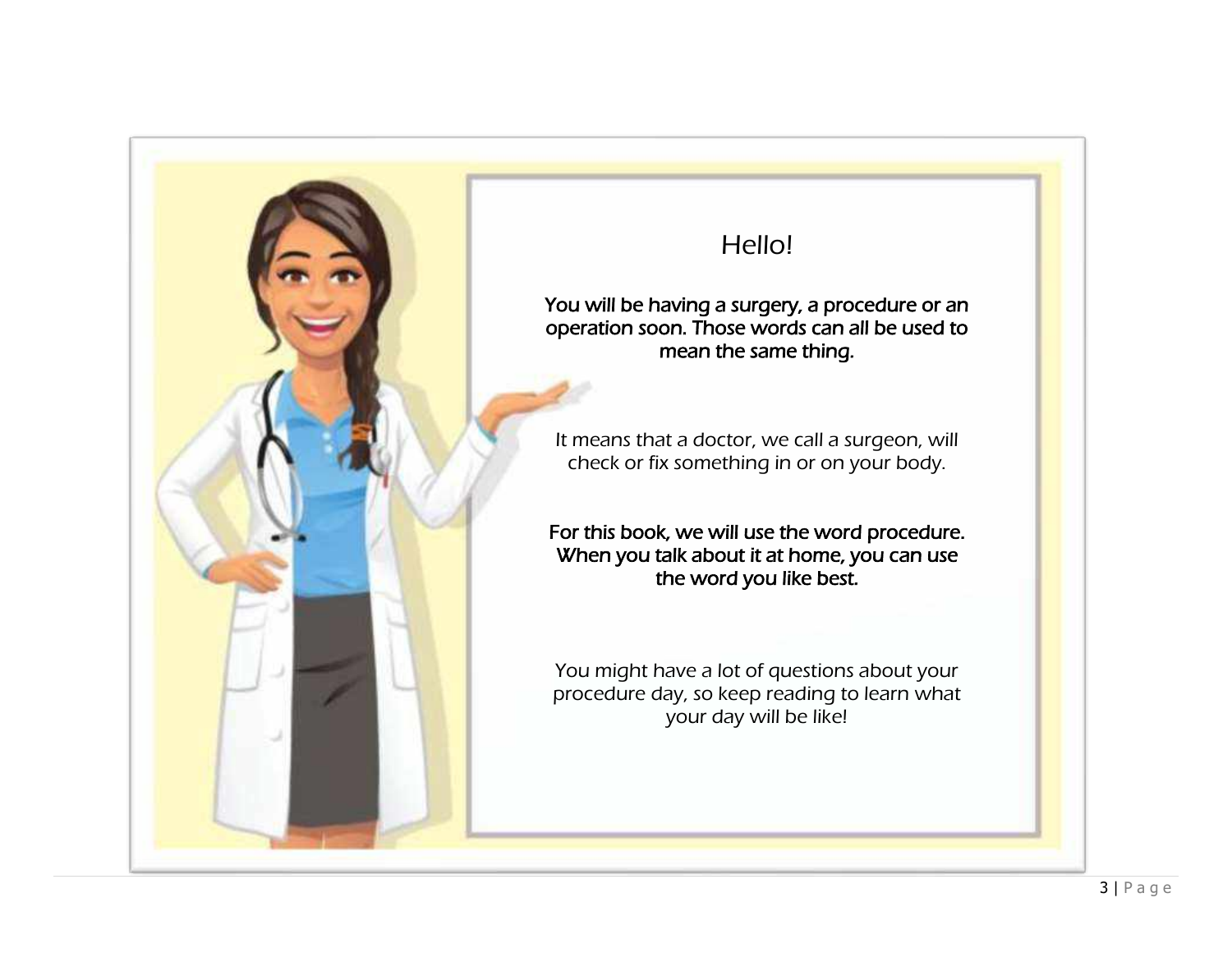# Nervous is Normal



It is normal to feel nervous, scared or anxious before you come in for a procedure.

Anyone, even people that work in hospitals every single day, would feel nervous if it was their procedure!

The people taking care of you are very good at their jobs and are very good at taking care of kids like you. You can ask anyone any question at any time!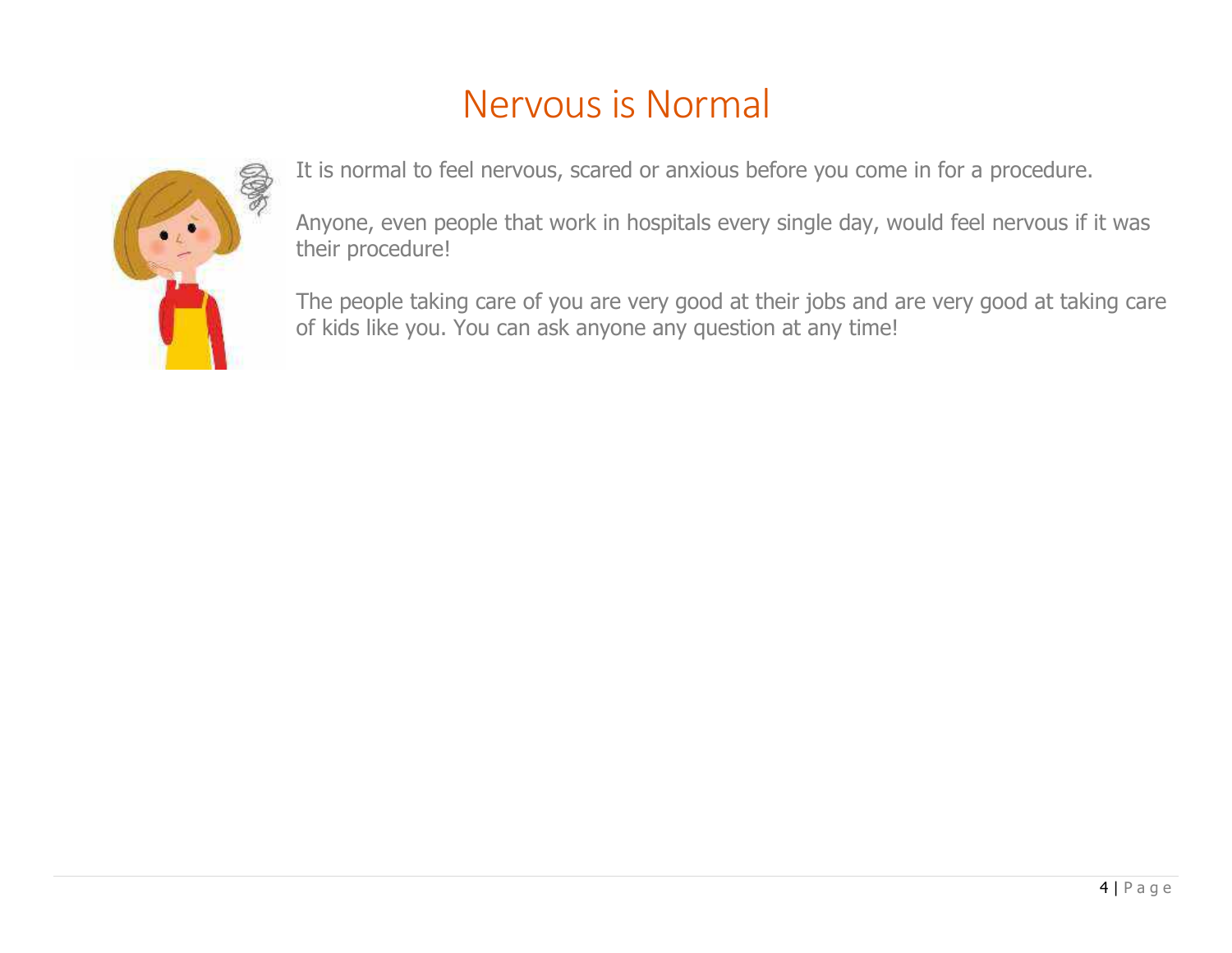# There are the 3 different buildings where kids can have procedures!



These buildings are in different places all over Illinois!

Where are you going to have your procedure?



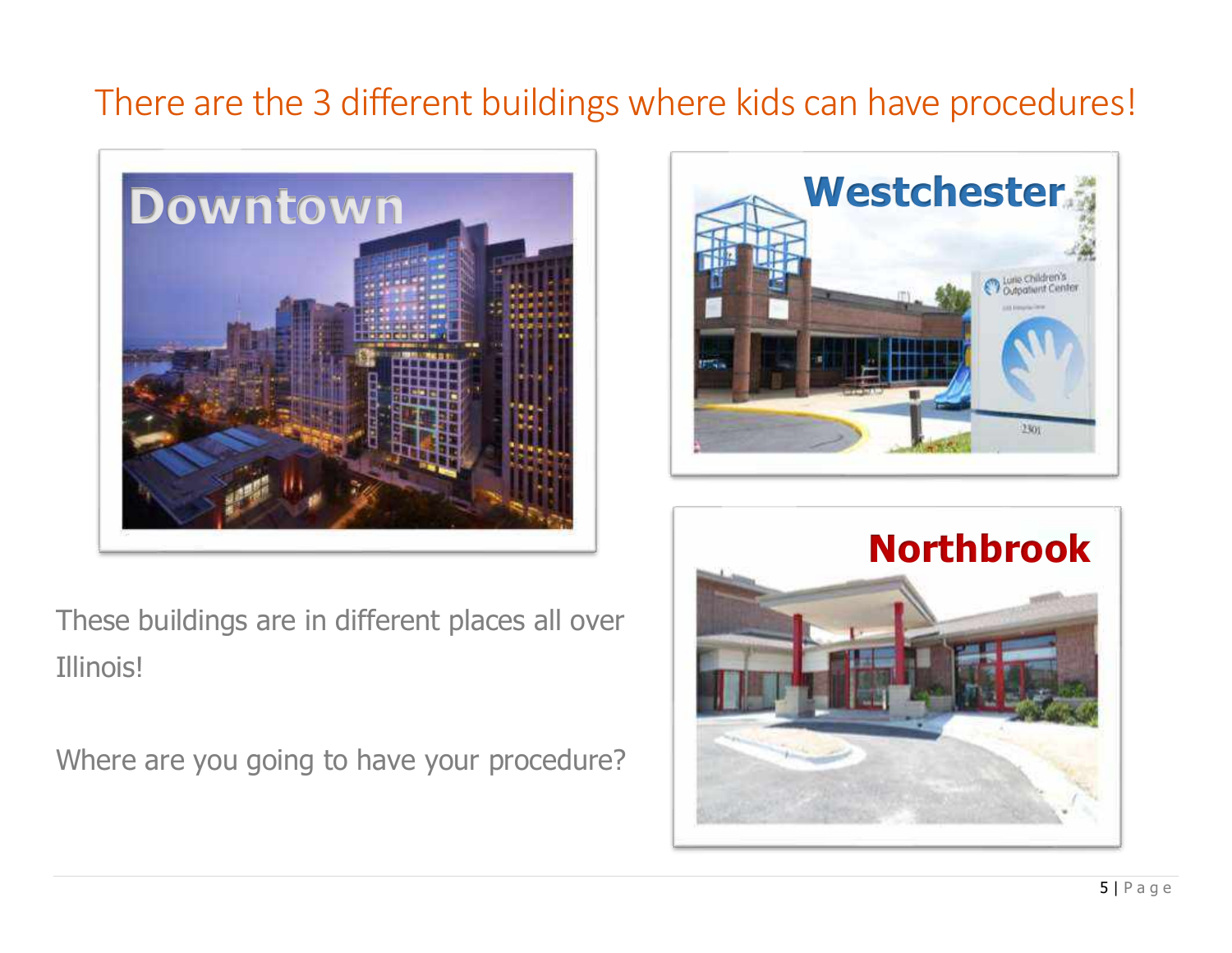# Rules for Eating and Drinking Before Procedures

The hospital will call your family the day before your procedure with some rules you will be asked to follow.

### The Rules:

- The hospital will call your family and tell you what time your procedure should start. They will also tell your family the rules about eating and drinking before your procedure.
- Your doctor may give your family other instructions for getting ready for your procedure that are different from the rules here. It is best to listen to your doctor!

It is very important you follow these rules about when to stop eating and drinking. Having a procedure when there is food or drink in your belly can be dangerous. The time the hospital tells your family that you should stop eating and drinking is to make sure your belly is totally empty before you have a procedure.

Being hungry can be very hard. We will have treats to share with you after your procedure once the doctor says it is safe to eat and drink again. Can you make a list of things that you can do to keep your brain busy before you come to the hospital? It is helpful to make a list of these things before the day comes. These can be things like reading stories, playing games, or coloring. What do you like to do?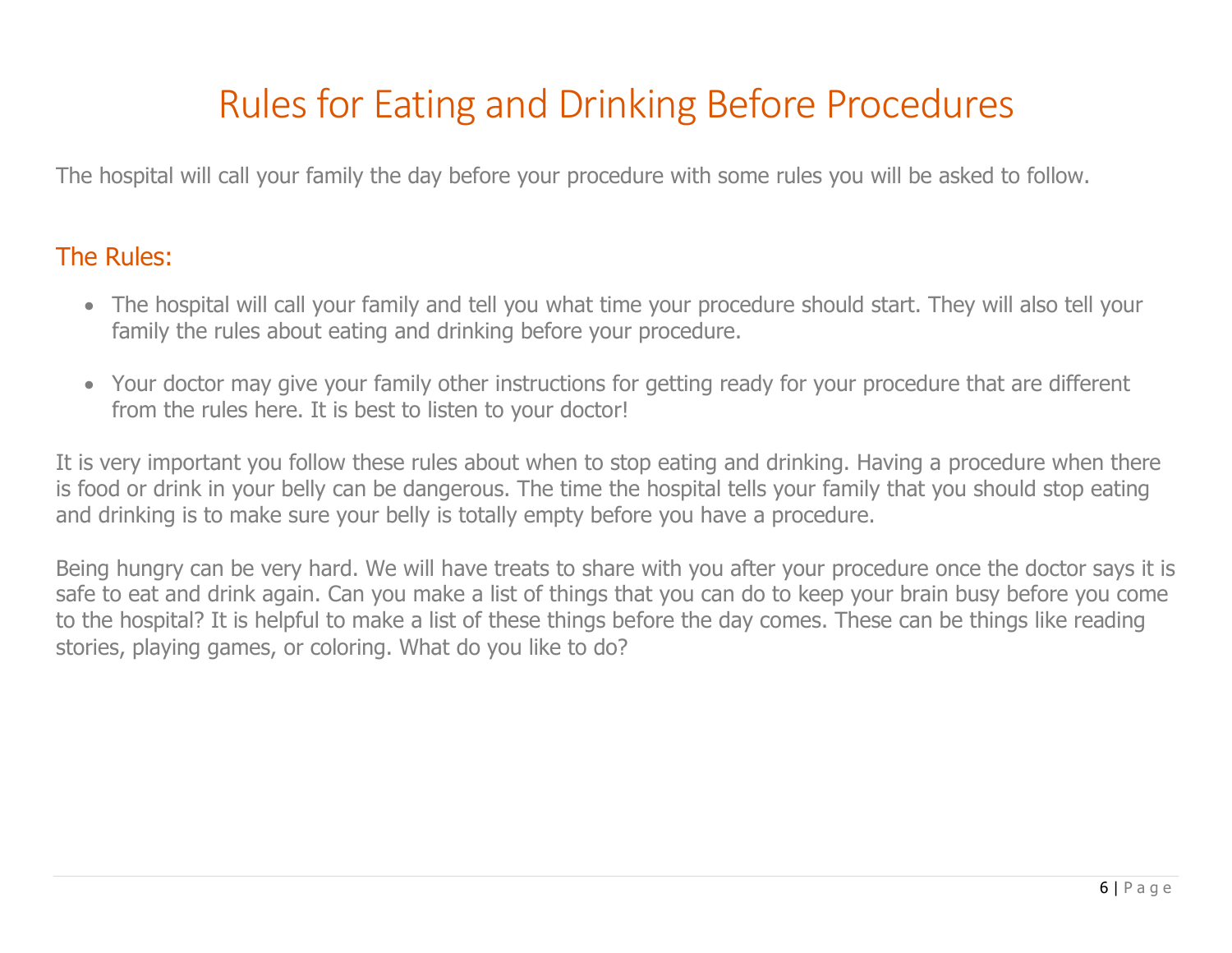# Getting Ready to Go



A great way to help your family is to help pack your bag the night before a procedure. You can choose what you want to wear to the hospital, what you want to bring with you, and what you want to do after your procedure is all done. If you have a special lovie, book or blanket that you love, you can bring it with you to your procedure, too. Sometimes kids and families have to wait longer than expected before their surgery. It's a good idea to brainstorm what you will bring with you to do to keep yourself busy while you wait!

### **You can draw or write your list here!**

| Make my list: | Draw my stuff: |
|---------------|----------------|
|               |                |
|               |                |
|               |                |
|               |                |
|               |                |
|               |                |
|               |                |
|               |                |
|               |                |
|               |                |
|               |                |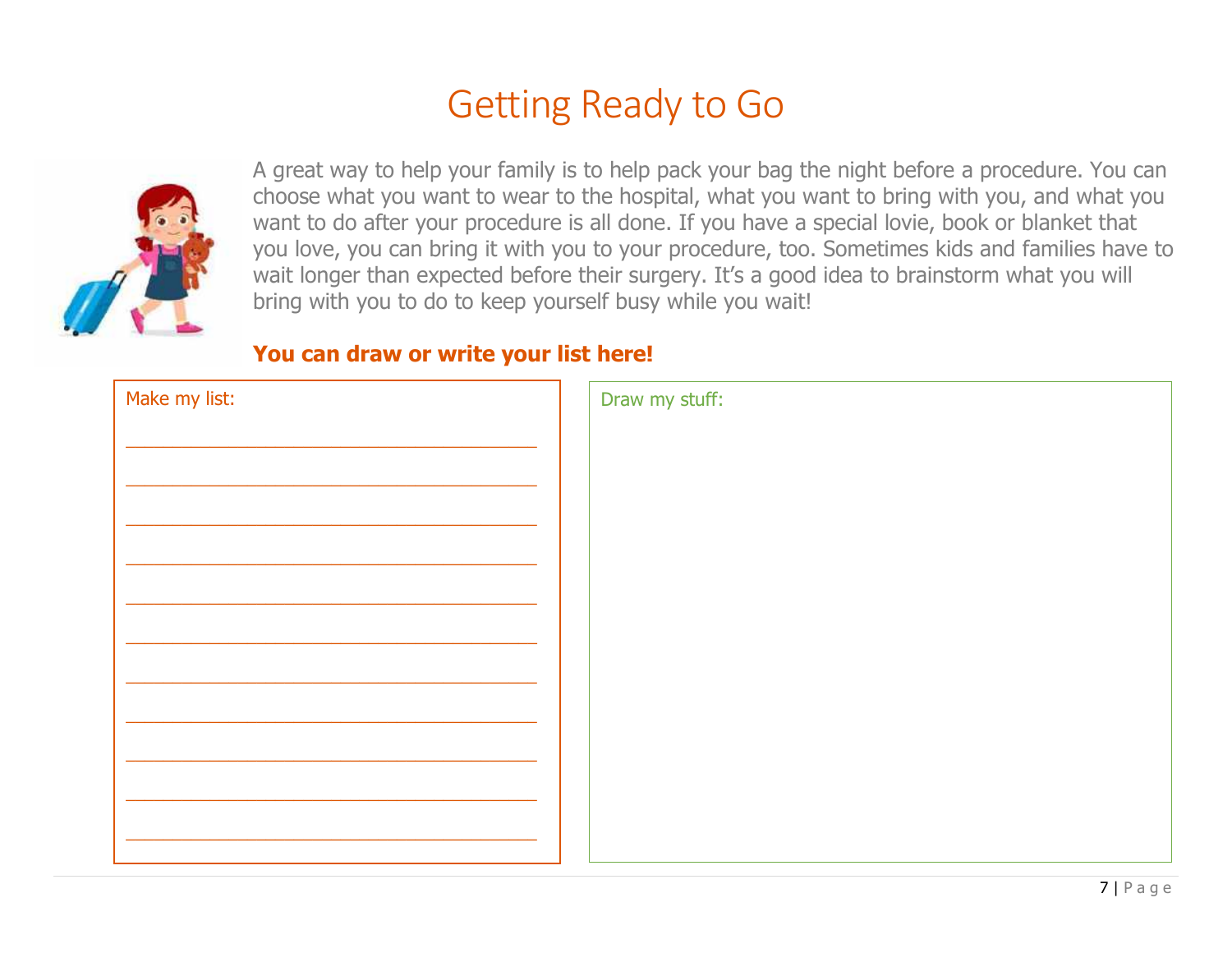# When You Get Here

You will probably wait a little while in the waiting room. A nurse will call your name and will take you to a room called a pre-op room that looks like one of the pictures below. Pre-op means pre-operation, or before your procedure.

Once you are in your pre-op room, you can watch a movie, play with some of the hospital's toys or read books while you wait.

You'll get hospital pajamas to change into so that your clothes from home stay clean. We also have toasty warm blankets to share!





**Northbrook** 





# **Westchester**

Downtown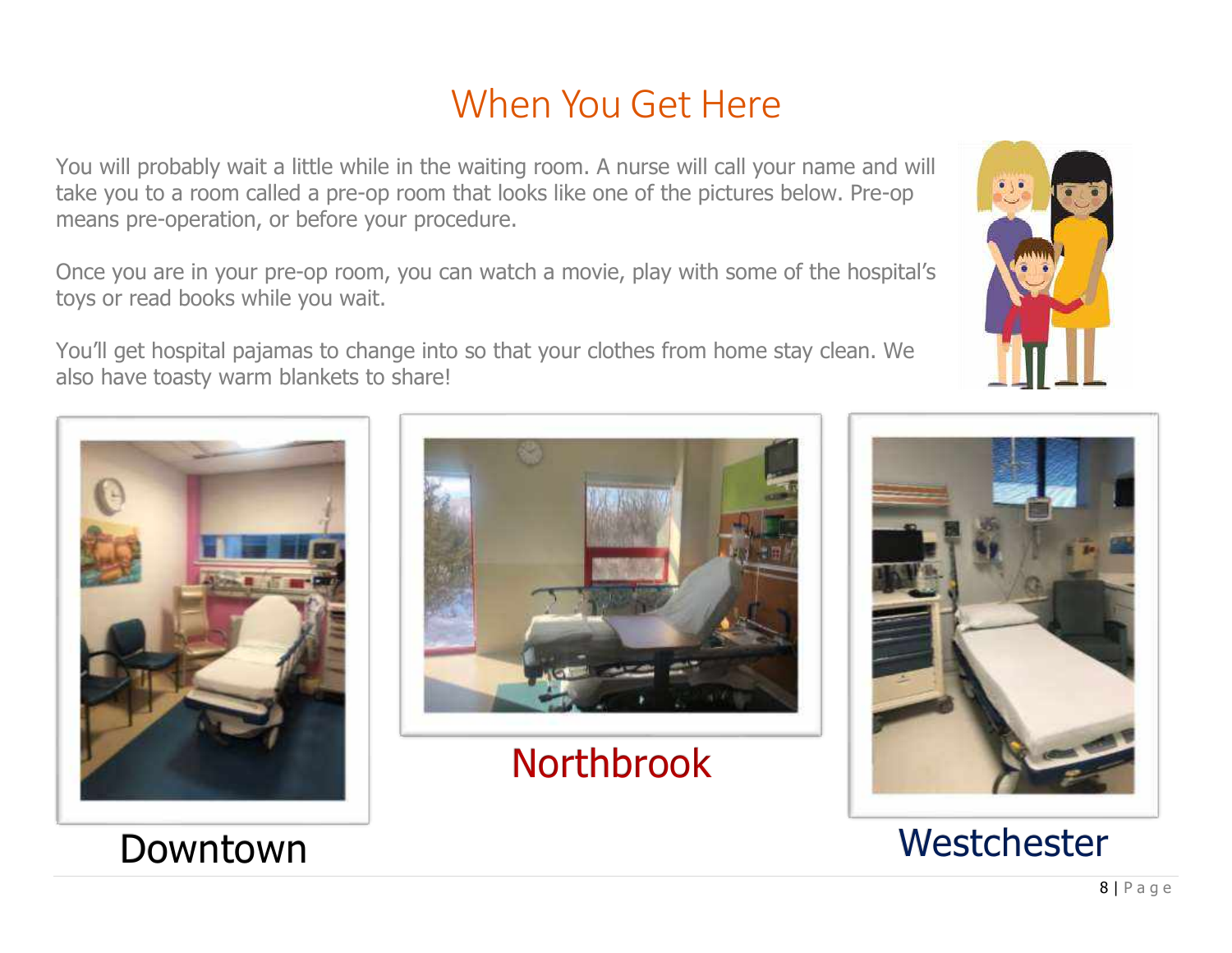# Your Procedure Team

### 1. Nursing Assistants and Nurses

- o A nursing assistant will come see how tall you are, how much you weigh, and will check your vital signs. This means taking your temperature, listening to your lungs and listening to your heartbeat. None of this will hurt you.
- o The nurse will ask your family a lot of questions about your health, will help you put on a bracelet we call an ID band (this has your name and birthday on it), will teach your family more about your procedure day, and will answer questions for you and your family.

### 2. The Anesthesia Team

o Anesthesia is the name of the medicine that makes sure you do not feel anything during your procedure. The Anesthesia (ann-ess-THEE-shuh) Team is made up of doctors called anesthesiologists, one kind of nurse called an Advance Practice Registered Nurse or an APRN and nurses called Certified Registered Nurse Anesthetists that we call CRNAs. They work together on keeping you asleep, safe and comfortable during your procedure.

### 3. Surgeons

o A surgeon is a doctor that will be doing your procedure. She or he will come talk to your family about the procedure. The surgeon will have an adult who cares for you sign a consent form. This is a grown-up permission slip that says your family knows that your procedure is happening and they say it is okay for it to happen. You also might meet someone called a resident or a fellow. These are the surgeon's helpers during your procedure.

### 4. Child Life Specialists

o Child Life Specialists help make being in the hospital easier by teaching you about what happens when you come visit. They teach you in a way that is not scary and will make sense to you. They answer your questions and figure out ways help you feel less nervous before your procedure.

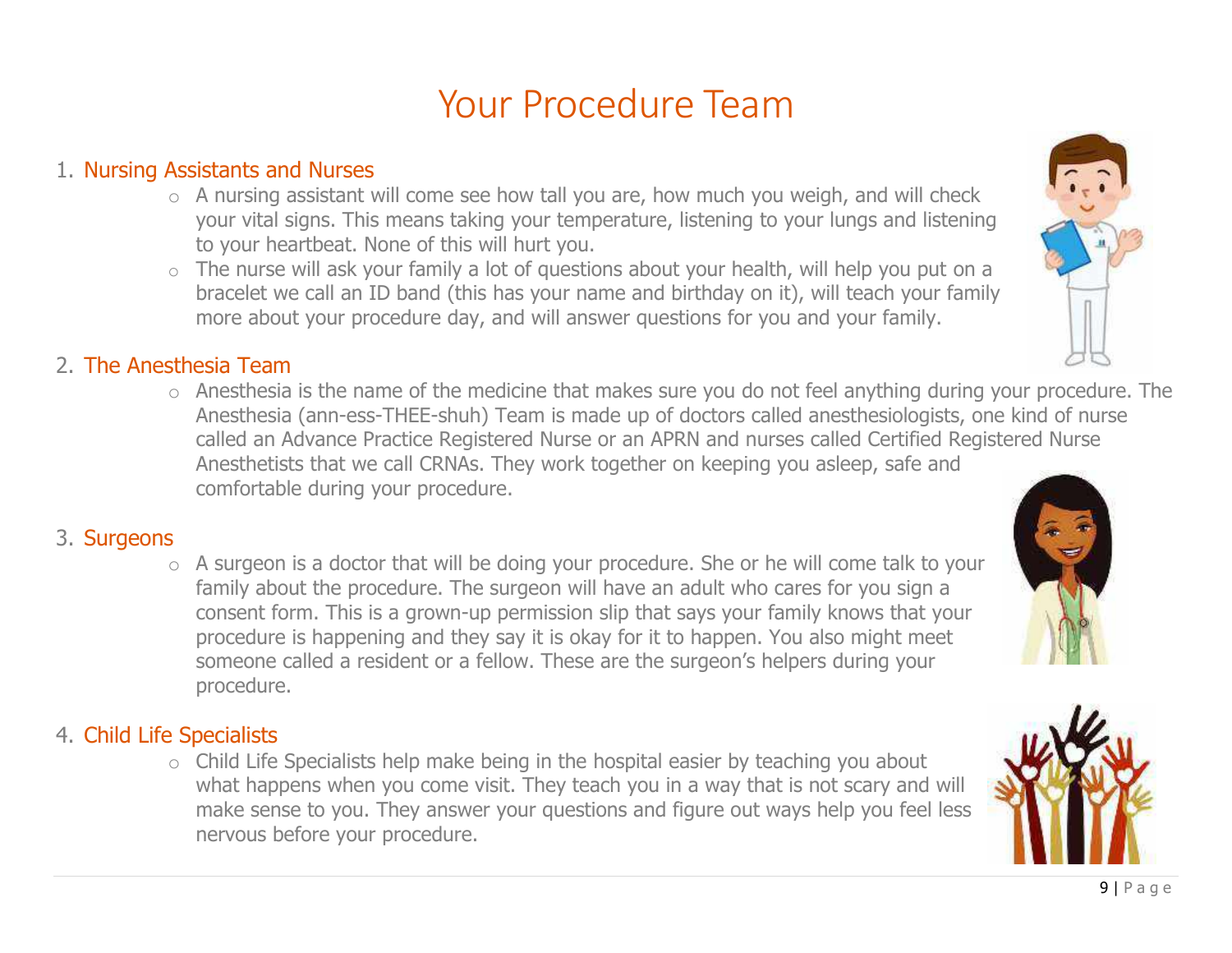# We Speak Your Language!

Many families who come to Lurie Children's speak languages besides English.

We have helpers called *Interpreters* that speak the language you speak at home. They help make sure everyone feels comfortable and understood when they are at the hospital.

Sometimes Interpreters may come into your room to help; and other times we call them through a computer or phone.

This can be available to you and your family even if you speak and understand English. You or someone from your family can ask your nurse to call the Interpreter at any time.



**Caregiver Note**: It is part of the Patient and Family Bill of Rights for us to talk to you, AND for you to talk to us in the language you speak at home and are most comfortable with.

Please let your doctor's office and procedure staff know if you need an Interpreter.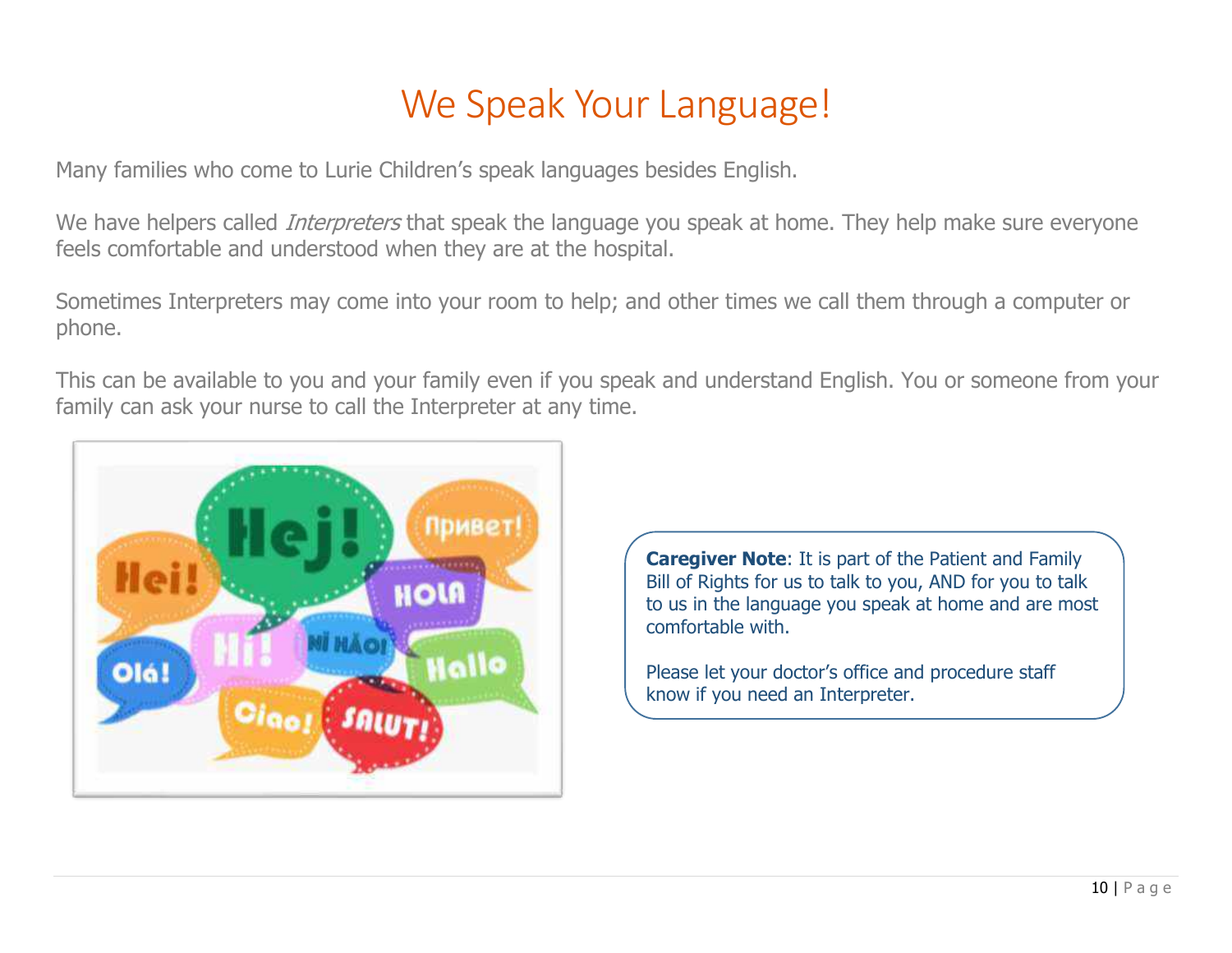# What are those matching outfits everyone is wearing?

You may see people in matching pants and shirts that look like pajamas. We call these outfits scrubs.

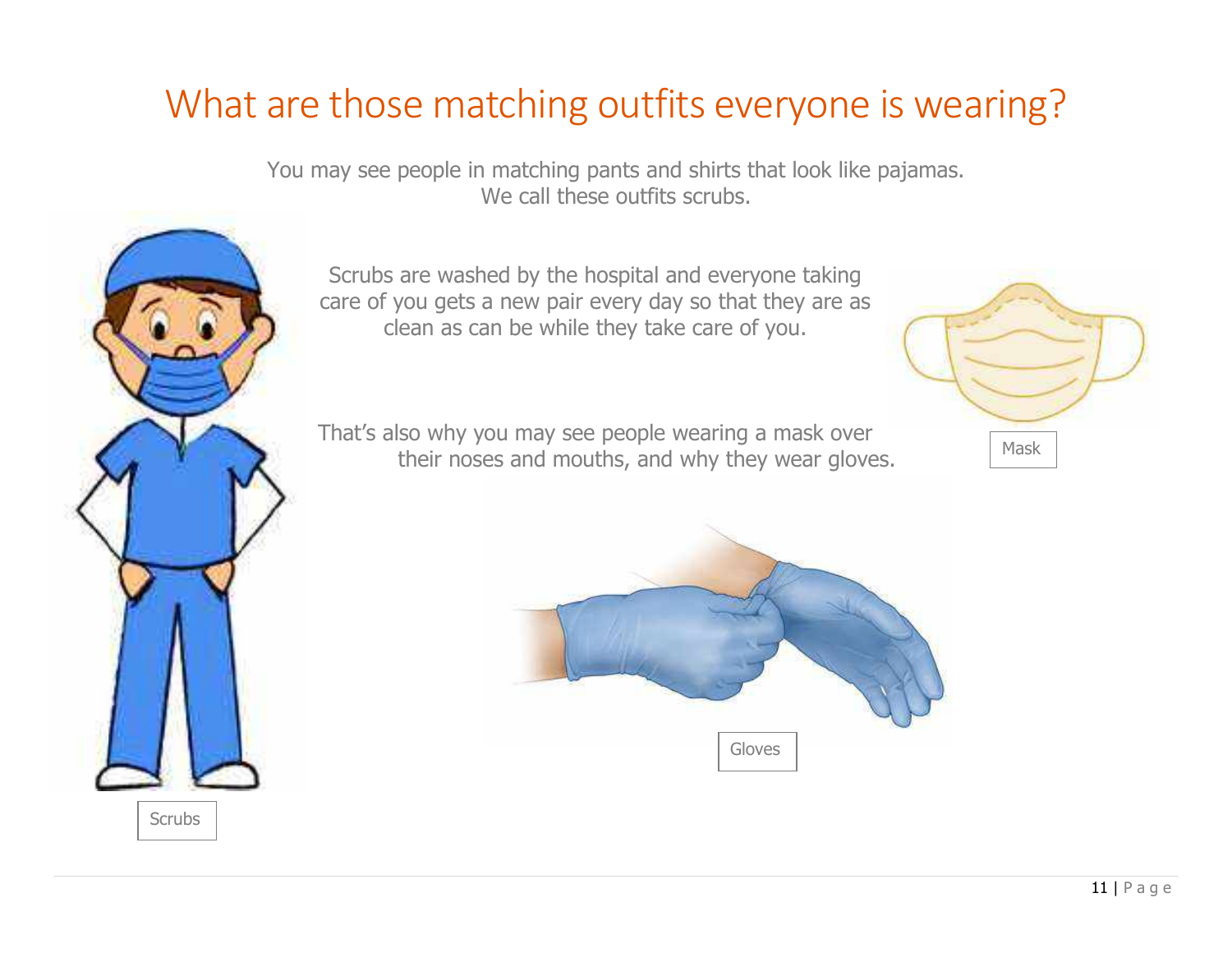You and your family can ask any of your helpers any questions you have.

1.

2.

3.

4.

5.

Here is some space for you to write down your questions so you don't forget!



**Caregiver Note**: We know that kids can sometimes surprise you with the questions they ask.

We encourage honest, truthful communication, but we don't expect you to have all the answers. We support you answering, "I don't know", and letting your child know you will learn together from their doctor or nurse.

You can help model a trusting relationship with medical staff by writing down questions to ask at the hospital.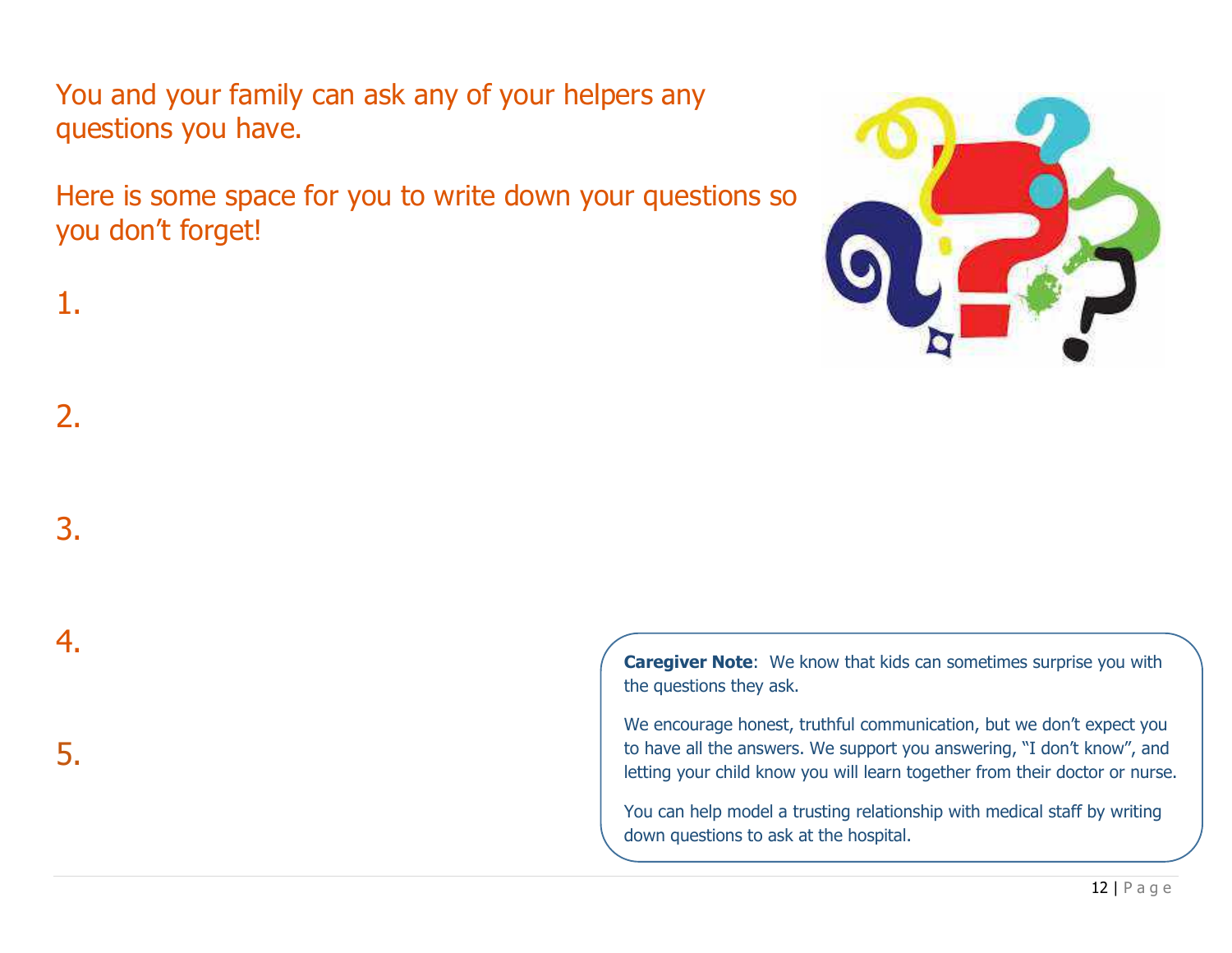# Time for Your Procedure!





When it is time for your procedure, we will say "see you soon!" to your family. While you ride on your bed to the Operating Room, they will go to get the treats for after your procedure. You can bring your favorite stuffed animal or blanket with you!

The red arrows point to the big circle lights like you may have seen at your dentist's office. These won't turn on until after you're asleep. The computer screens will help the doctors and nurses keep you safe while you sleep by telling them about your breathing and your heartbeat.

The bed in the middle may look different from your bed at home, but this will be where you sleep during your procedure. The seatbelt will work like it does in the car where it goes snugly over your lap to keep you safely on the bed while you sleep.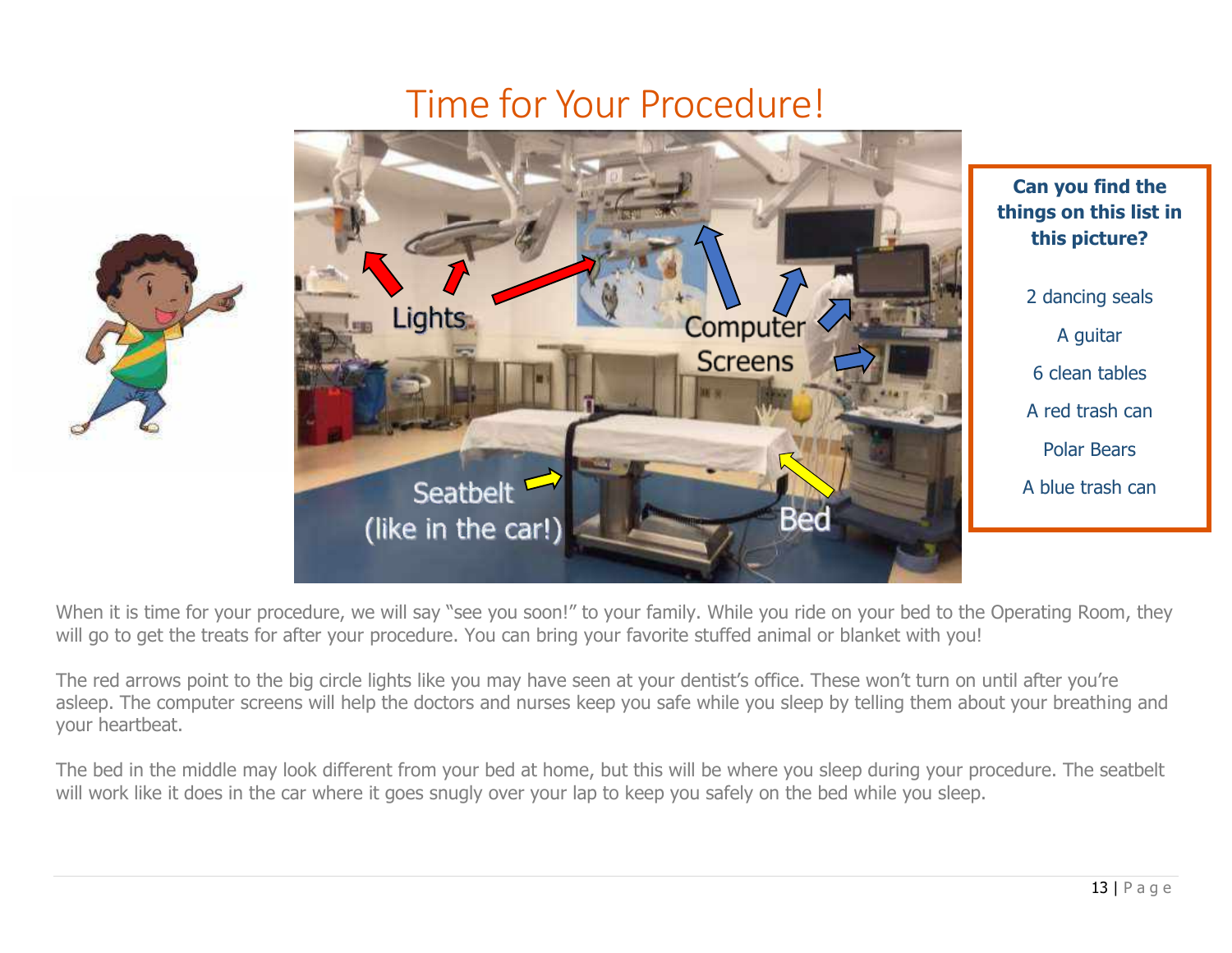# When you get to the procedure room, you will do 4 things:

4 steps for safety:

1. Some kids will move to a new bed. Some kids will stay on the bed they rode on to the Operating Room. Remember, your lovie can be with you the whole time!



2. The nurse in the Operating Room will check the bracelet on your wrist that has your name and your birthday.



3. They will put a sticker on your finger that wraps like a bandaid, 3 stickers on your chest and a white wrap around your arm. These are called monitors and they help the doctors and nurses keep you safe while you sleep.



4. They will give you a mask that covers your nose, mouth and chin. You will get to choose a flavor for the inside of this mask! You will breathe the anesthesia medicine through this mask. This medicine will make you feel relaxed at first and then you will fall all the way to sleep. This process takes about 30 seconds to 1 minute.

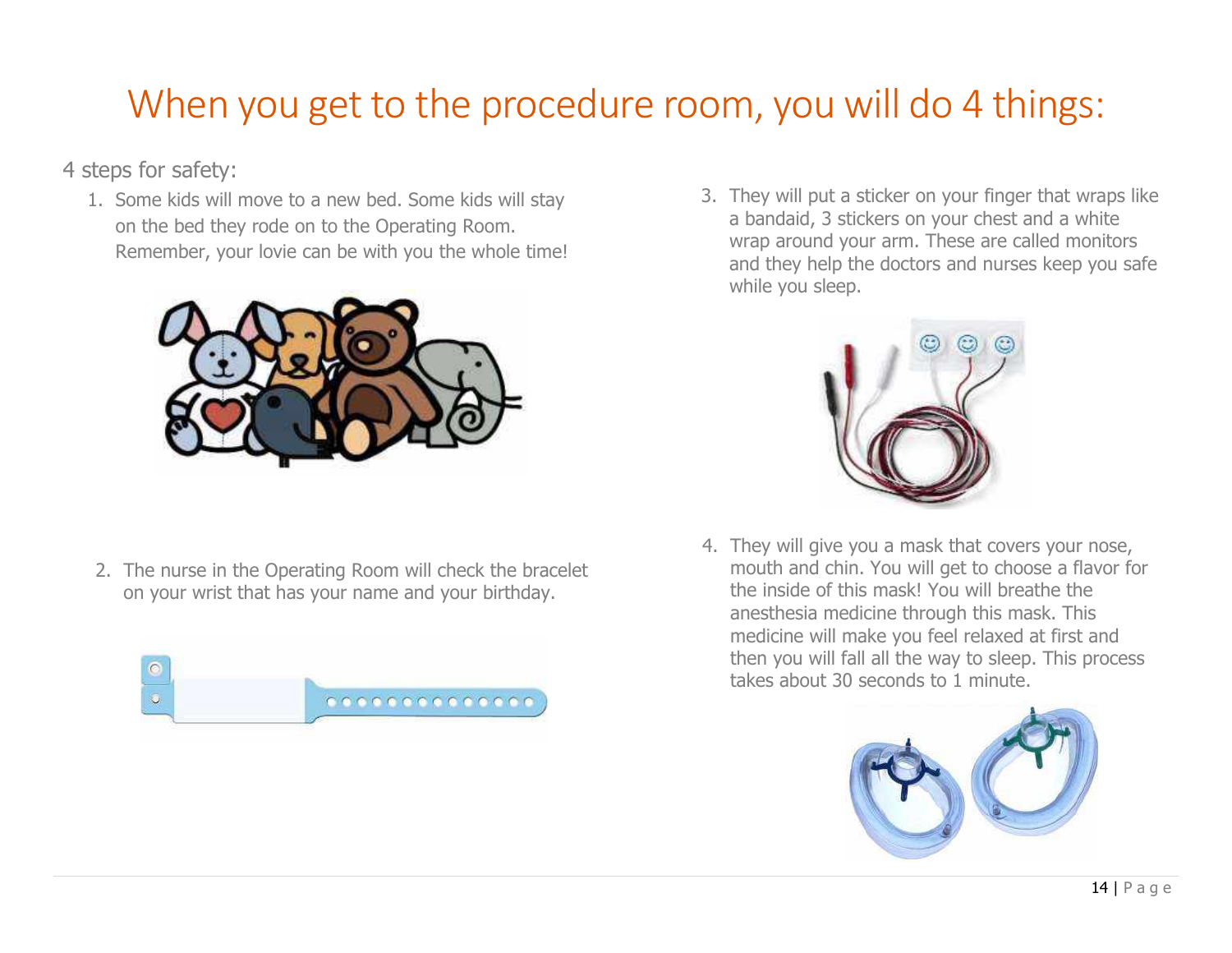# Anesthesia Mask

Some kids will get their anesthesia through a mask. The mask will touch the top of their nose, their cheeks and their chin. It will feel squishy like a balloon where it touches their face. The anesthesiologist will attach a long tube to the mask that puts the sleep medicine into the mask.

You get to choose a flavor for your sleep medicine! There are lots of flavors you can choose from like strawberries, cherries, oranges and bubblegum. You can ask your medical team which ones you can choose from on your procedure day.



The anesthesia team will make sure you stay asleep the whole time, but not any longer than you need to. They make sure you are safe every single second that you are in the operating room. If you're feeling nervous about wearing the mask, you can talk to your anesthesiologist about other ways to go to sleep.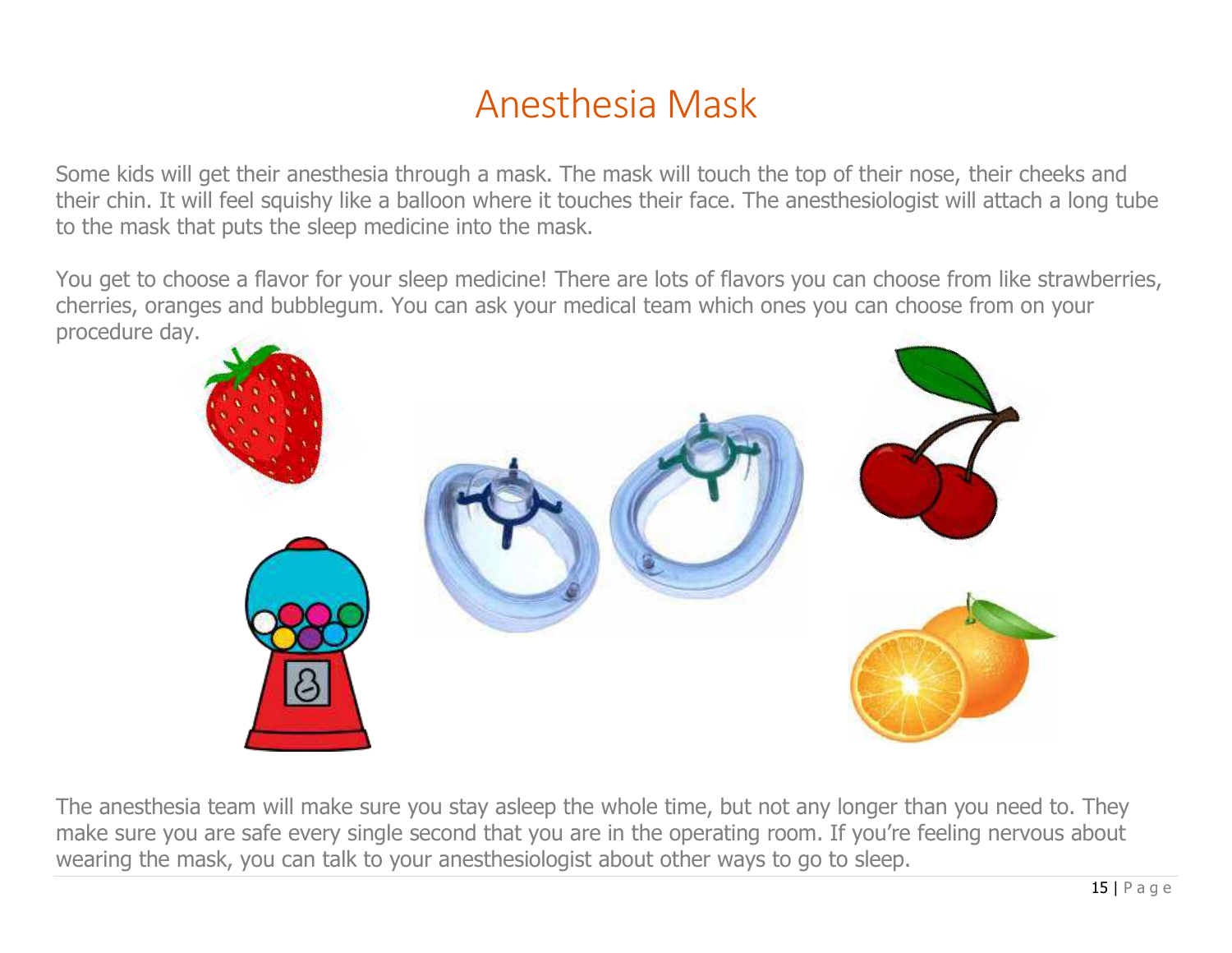# Having an IV

Lots of kids will need an IV during their procedure. An IV is a small plastic straw that lays inside one of the blue lines in your hand or arm called your veins. The IV is shorter than your pinky finger and skinnier than a piece of spaghetti. It feels rubbery and bendy. It will not hurt after it is in your arm.

The IV will deliver medicine to your body through your veins. This medicine works quickly to make feelings like pain or having to throw up go away.

The IV helps the nurse give you medicine without you having to drink anything that tastes yucky. Some kids will have this IV put in after they go to sleep with the mask. Some kids will need the IV before they go to sleep. Some kids choose to have an IV put in instead of wearing the mask.



There are lots of ways to make putting in an IV very easy, and without causing a lot of pain. You and your family can talk to the anesthesia team about what their plan is for you. They will be able to tell you when your IV will be placed.

It is normal to feel nervous about having an IV placed. Remember, we are all here to help make this as easy as it can be!



**Caregiver Note:** The medical team prioritizes the safety and comfort of your child. The anesthesia care plan will be based on the unique needs of your child. If your child is concerned about having an IV placed, we encourage you to remind them that doctors and nurses do not want to hurt them and are going to do what is safest for them. Remind them that feelings like being scared or nervous are normal and that your job as their caregiver is to keep them safe and help them be brave.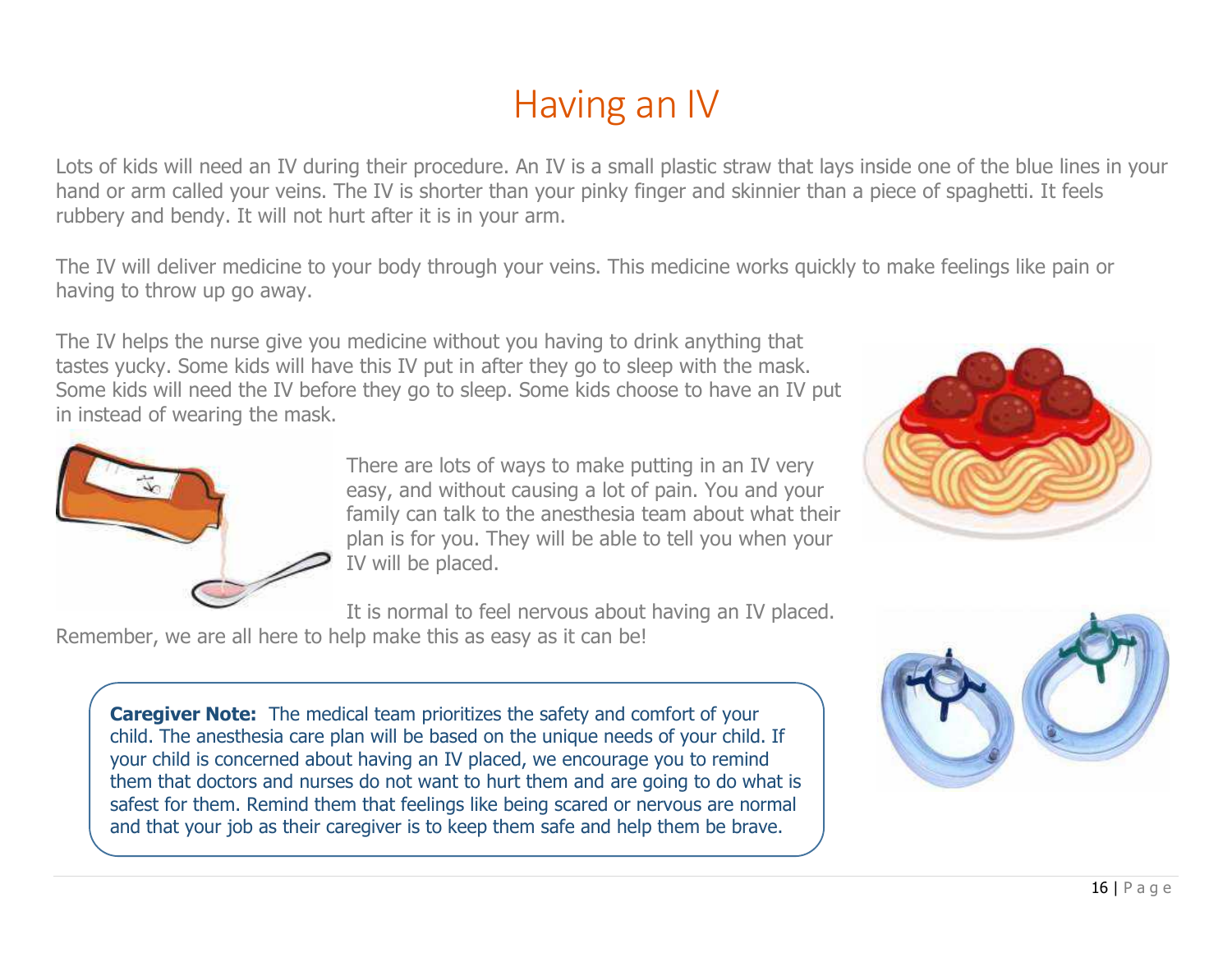# Time to Wake Up!

When your procedure is done, you may wake up in a room that looks like this called the PACU ("PACK-you").

You may also wake up in a room that looks like the room you started in.

When you wake up, it may feel like you were asleep for less than 5 minutes. That is a normal feeling to have after you have anesthesia.

We will get your family back together as soon as possible once your procedure is done.

It is normal to feel sleepy, dizzy, uncomfortable or even sick to your stomach when you wake up. It's also normal to have a sore throat. The nurses and doctors will be there to help.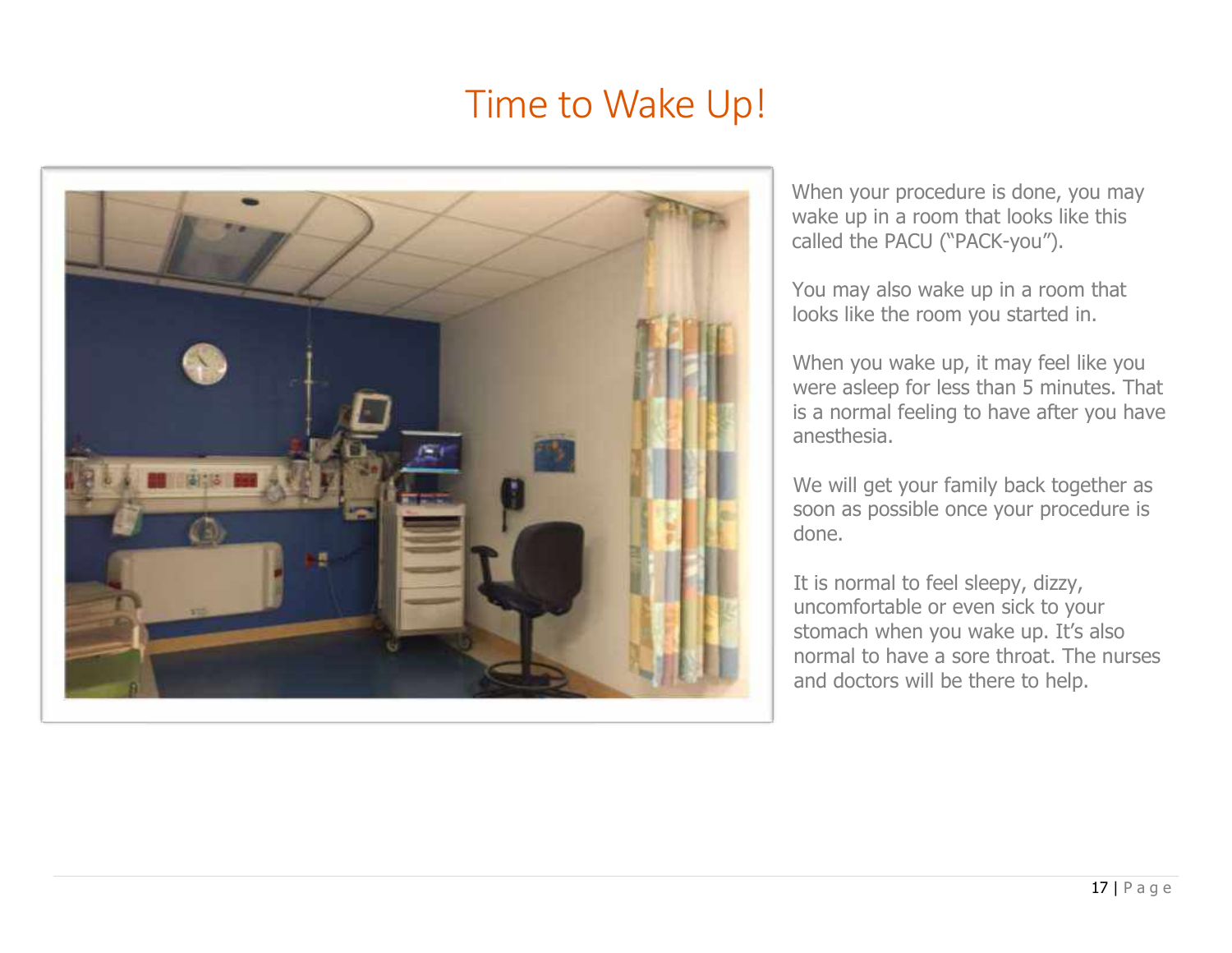# Overnight Stays- Main Hospital Only

Sometimes kids have to have a sleepover at the hospital after a procedure. This is because the doctors and nurses need to make sure it is safe for you to go home  $-$  and they can do that once they see how you feel after one night of sleep.

Kids who stay overnight get to have one adult from their family stay with them at the hospital.

There is a chair next to the big bed that can change into another bed. That's where the adult who is staying with you who will sleep.

We have lots of toys to play with, movies to watch, and fun activities for you to do while you're staying with us.

You can also pack things from home to bring – those are good things to put on the list from the beginning of this book!









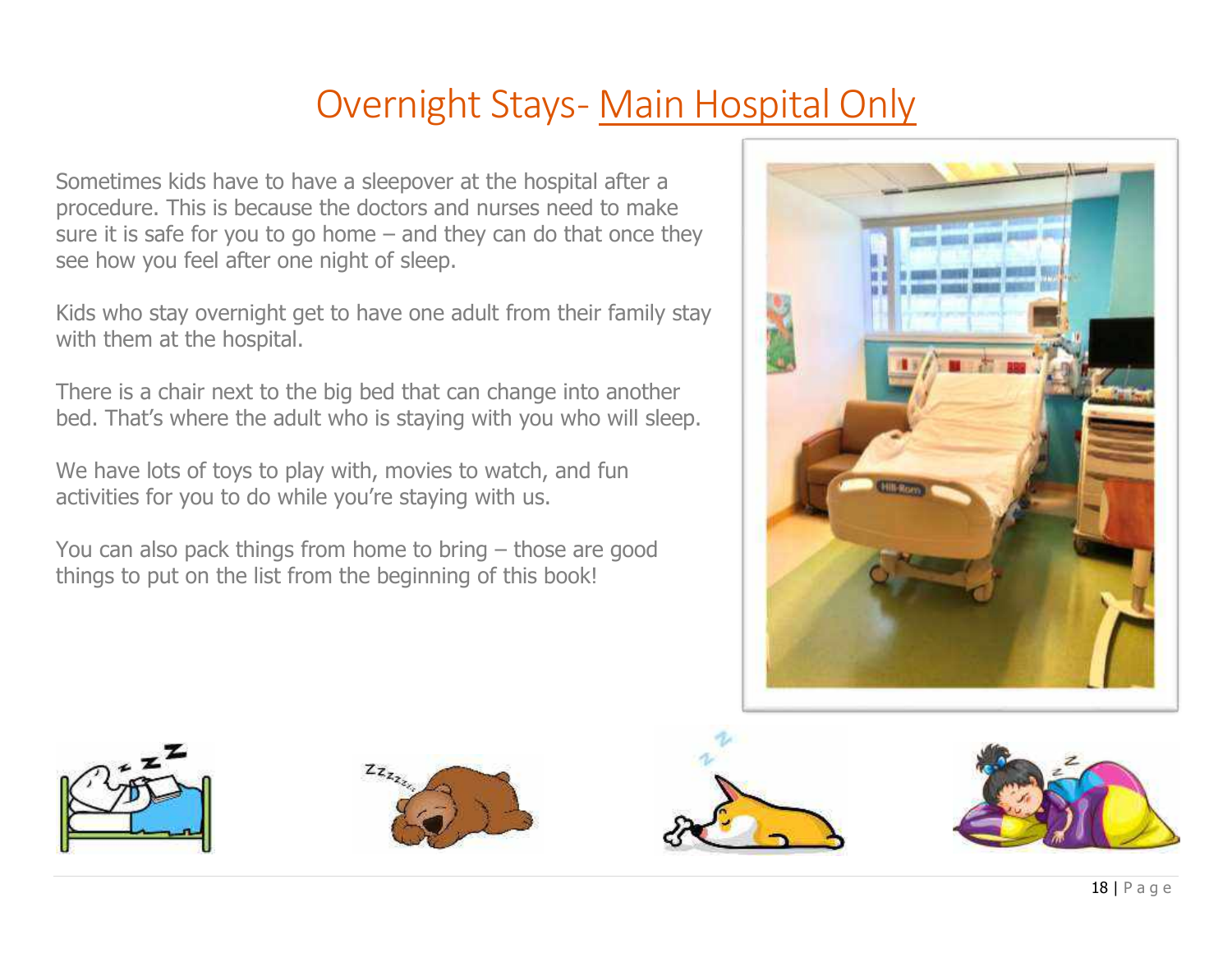# Almost Time to Go Home!

The doctors and nurses will wait to make sure you are feeling comfortable and then they will send you and your family home. Remember, it is normal to have a little sore throat or pain in your body after your procedure. It is also normal to feel tired. The IV we talked about will help give you medicine to make you feel all better.

The nurse will gently take the IV out when you don't need it anymore. You will feel a sticky bandage come off your skin, but the IV coming out will not hurt. Remember, it is a bendy piece of plastic (not a needle) that stays to give you drinks of medicine.

Sometimes the doctor will have an adult in your family give you medicine for a few days after your procedure to help you heal. This is called a prescription. It is important to take your medicine so that you heal back to your normal self. Your doctor or nurse will tell your family how much medicine you will need to take and when you need to take it. Even if you feel completely better before your medicine is all done, you will need to make sure you finish all the doses.

Can you think of some questions you may have for your doctors or nurses before you go home? Write them in the space below: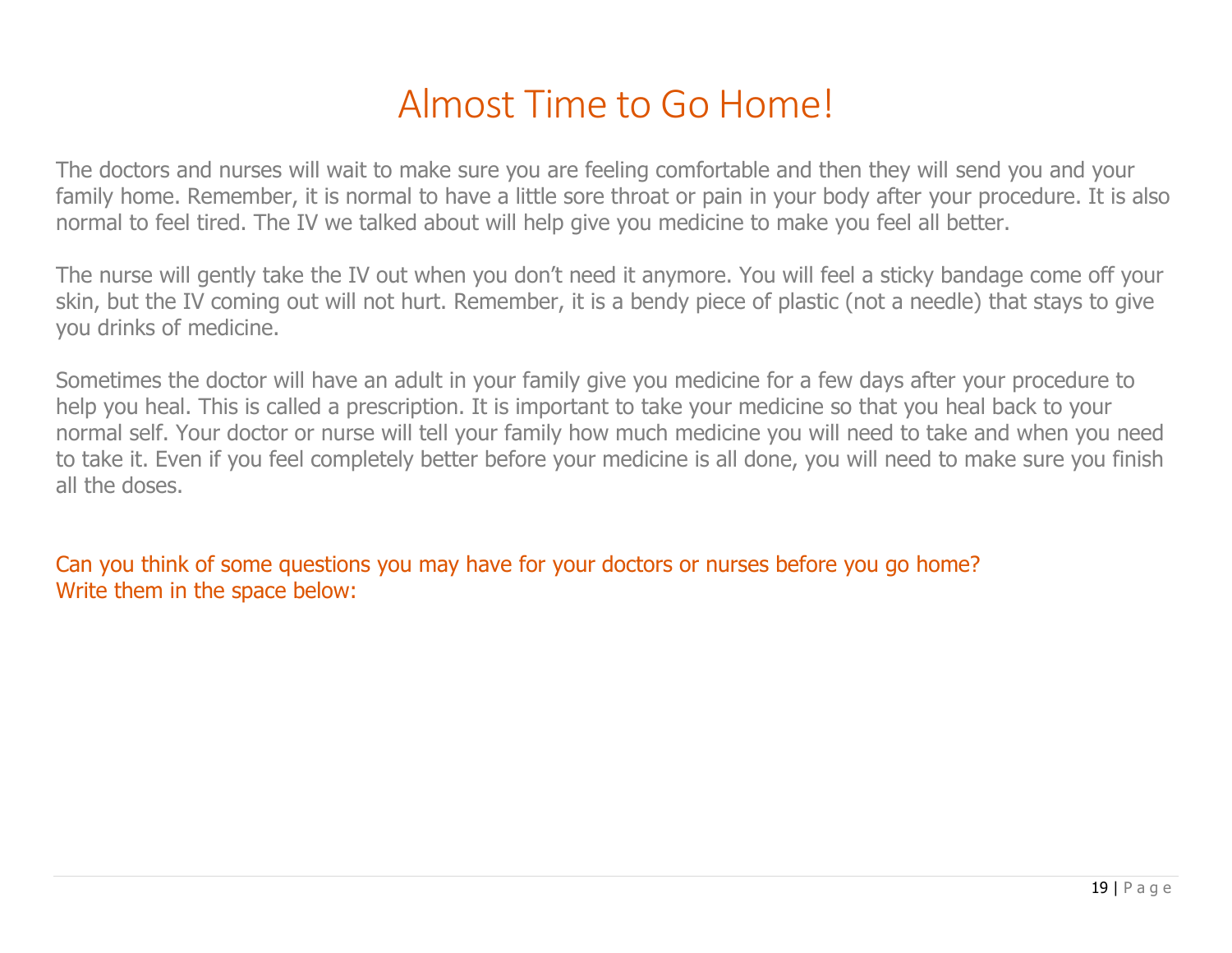# You are a Superstar!

At the end of your procedure day, you will feel proud of yourself for being so brave!

We already know how amazing you are, and we are ready to take amazing care of you and your family.

Check out the next two pages of this book to fill out your Procedure Day Plan and to fill out The Feelings Chart!

We'll see you real soon!

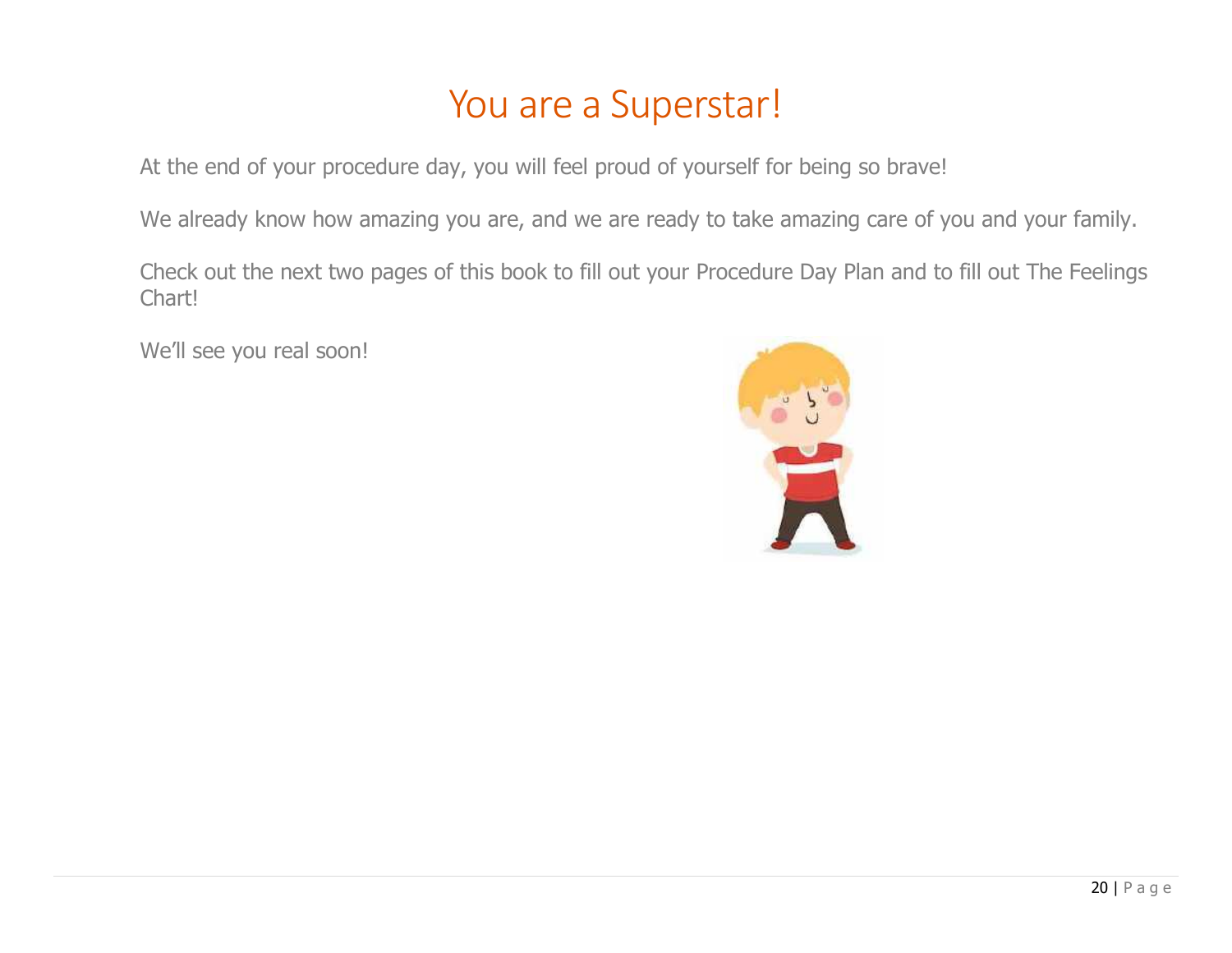It can be helpful to think about what will help you feel relaxed on your procedure day before the day arrives. You can fill out the "My Procedure Day Plan" with your family's help so that you are ready to go when you come in!

## My Procedure Day Plan

### Plan for your procedure day visit and share it with your procedure team!

On my Procedure Day, I will bring:

 $\frac{1}{2}$  ,  $\frac{1}{2}$  ,  $\frac{1}{2}$  ,  $\frac{1}{2}$  ,  $\frac{1}{2}$  ,  $\frac{1}{2}$  ,  $\frac{1}{2}$  ,  $\frac{1}{2}$  ,  $\frac{1}{2}$  ,  $\frac{1}{2}$  ,  $\frac{1}{2}$  ,  $\frac{1}{2}$  ,  $\frac{1}{2}$  ,  $\frac{1}{2}$  ,  $\frac{1}{2}$  ,  $\frac{1}{2}$  ,  $\frac{1}{2}$  ,  $\frac{1}{2}$  ,  $\frac{1$ 

 $\frac{1}{2}$  ,  $\frac{1}{2}$  ,  $\frac{1}{2}$  ,  $\frac{1}{2}$  ,  $\frac{1}{2}$  ,  $\frac{1}{2}$  ,  $\frac{1}{2}$  ,  $\frac{1}{2}$  ,  $\frac{1}{2}$  ,  $\frac{1}{2}$  ,  $\frac{1}{2}$  ,  $\frac{1}{2}$  ,  $\frac{1}{2}$  ,  $\frac{1}{2}$  ,  $\frac{1}{2}$  ,  $\frac{1}{2}$  ,  $\frac{1}{2}$  ,  $\frac{1}{2}$  ,  $\frac{1$ 

 $\frac{1}{2}$  ,  $\frac{1}{2}$  ,  $\frac{1}{2}$  ,  $\frac{1}{2}$  ,  $\frac{1}{2}$  ,  $\frac{1}{2}$  ,  $\frac{1}{2}$  ,  $\frac{1}{2}$  ,  $\frac{1}{2}$  ,  $\frac{1}{2}$  ,  $\frac{1}{2}$  ,  $\frac{1}{2}$  ,  $\frac{1}{2}$  ,  $\frac{1}{2}$  ,  $\frac{1}{2}$  ,  $\frac{1}{2}$  ,  $\frac{1}{2}$  ,  $\frac{1}{2}$  ,  $\frac{1$ 

 $\frac{1}{2}$  ,  $\frac{1}{2}$  ,  $\frac{1}{2}$  ,  $\frac{1}{2}$  ,  $\frac{1}{2}$  ,  $\frac{1}{2}$  ,  $\frac{1}{2}$  ,  $\frac{1}{2}$  ,  $\frac{1}{2}$  ,  $\frac{1}{2}$  ,  $\frac{1}{2}$  ,  $\frac{1}{2}$  ,  $\frac{1}{2}$  ,  $\frac{1}{2}$  ,  $\frac{1}{2}$  ,  $\frac{1}{2}$  ,  $\frac{1}{2}$  ,  $\frac{1}{2}$  ,  $\frac{1$ 

- o My Favorite Book:
- o My Favorite Toy:
- o Something else:

While we wait for my procedure, I will:

- o Read a book
- o Play a game
- o Draw, color or read
- o Watch TV
- o Something else:

As I am falling asleep, I would like to:

- $\circ$  Listen to music
- $\circ$  See how high I can count before I fall asleep

 $\_$  ,  $\_$  ,  $\_$  ,  $\_$  ,  $\_$  ,  $\_$  ,  $\_$  ,  $\_$  ,  $\_$  ,  $\_$  ,  $\_$  ,  $\_$  ,  $\_$  ,  $\_$ 

- o Tell my procedure team a joke
- $\circ$  Pick out what I want to dream
- o Hear a silly story

While I'm in my procedure, my family will:

- o Read a book
- $\circ$  Talk to each other
- o Play a game
- o Do something else: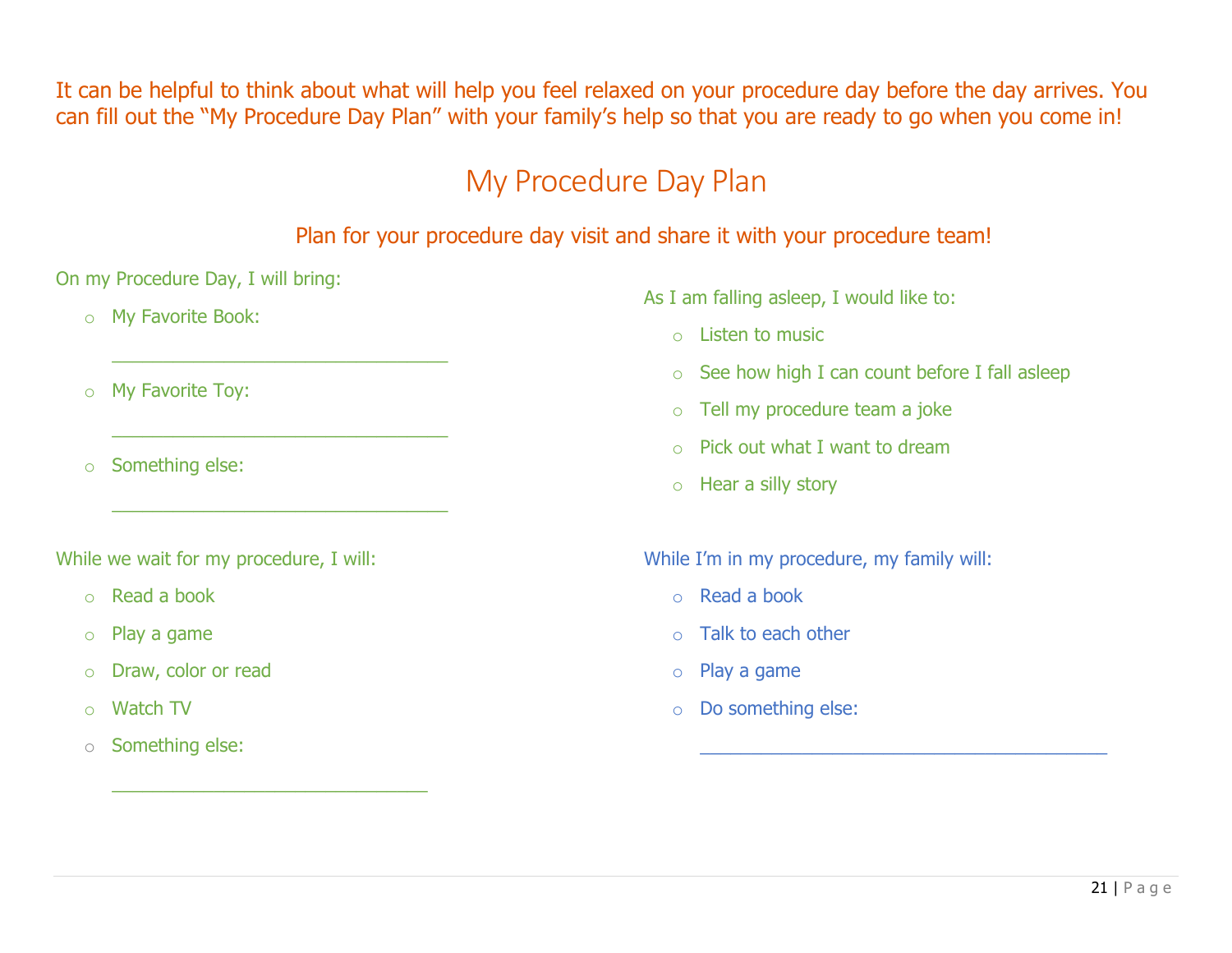# My Procedure Day Feelings

It can be really helpful to talk about the feelings you have about your procedure day. Your procedure team wants to make sure your body is healthy, but healthy feelings are very important, too! Fill out the list below with feeling words and share this with your procedure team.

| Before we go to the hospital, I will feel:   |                |                |                  |         |              |                |     |  |  |
|----------------------------------------------|----------------|----------------|------------------|---------|--------------|----------------|-----|--|--|
| <b>Nervous</b>                               | <b>Excited</b> | <b>Happy</b>   | Confused<br>Glad |         |              | <b>Scared</b>  |     |  |  |
|                                              | <b>Hungry</b>  | <b>Curious</b> | <b>Brave</b>     | Worried | <b>Silly</b> | Shy            | Mad |  |  |
| <b>Tired</b>                                 | Proud          | <b>Thirsty</b> | <b>Surprised</b> | Good    | Quiet        | <b>Anxious</b> |     |  |  |
| Other feeling names:                         |                |                |                  |         |              |                |     |  |  |
| When we are the hospital, I will feel:       |                |                |                  |         |              |                |     |  |  |
| <b>Nervous</b>                               | <b>Excited</b> | <b>Happy</b>   | Confused         | Glad    |              | <b>Scared</b>  |     |  |  |
|                                              | <b>Hungry</b>  | <b>Curious</b> | <b>Brave</b>     | Worried | <b>Silly</b> | Shy            | Mad |  |  |
| <b>Tired</b>                                 | Proud          | <b>Thirsty</b> | <b>Surprised</b> | Good    | Quiet        | <b>Anxious</b> |     |  |  |
| Other feeling names:                         |                |                |                  |         |              |                |     |  |  |
| After my procedure is all done, I will feel: |                |                |                  |         |              |                |     |  |  |
| <b>Nervous</b>                               | <b>Excited</b> | <b>Happy</b>   | Confused         | Glad    |              | <b>Scared</b>  |     |  |  |
|                                              | <b>Hungry</b>  | <b>Curious</b> | <b>Brave</b>     | Worried | <b>Silly</b> | Shy            | Mad |  |  |
| <b>Tired</b>                                 | Proud          | <b>Thirsty</b> | <b>Surprised</b> | Good    | Quiet        | <b>Anxious</b> |     |  |  |
| Other feeling names:                         |                |                |                  |         |              |                |     |  |  |